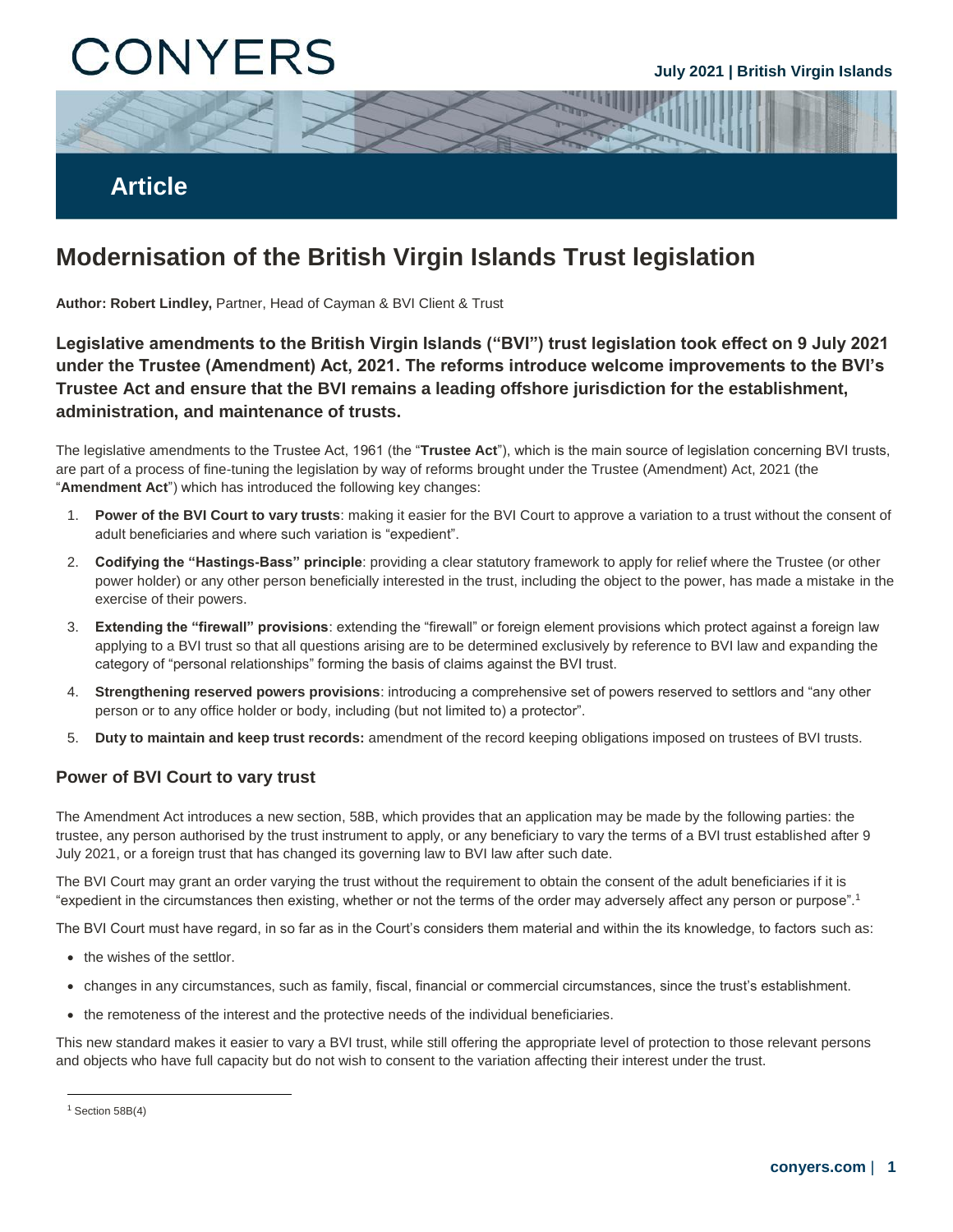#### **Codifying the Hastings-Bass Rule**

Where a trustee or other fiduciary makes a mistake in the exercise of its powers, it stands to reason that innocent beneficiaries, for example, should have relief from the consequences of that mistake. Traditionally, common law courts had recognised wide powers in this regard, relying on the rule in *Re Hastings-Bass*<sup>2</sup> which concerns the ability or otherwise of a trustee's exercise of their powers in reaching a fiduciary decision.

In reliance on this principle, common law courts had held that trustees' exercise of their power was invalid not only where the power was exercised in bad faith or excessively, but also where the trustees, in exercising their powers, had taken into account relevant matters. The recent line of authority (originating from a UK Supreme Court decision)<sup>3</sup> had severely restricted the court's ability to correct such mistakes. If the UK authority was followed in the BVI, it would require the applicant to prove a breach of fiduciary duty in order for the court to set aside a mistaken decision. This would have the potential to set an unreasonably high threshold and deny relief in circumstances where the trustee or other fiduciary had made their decision based on incorrect professional advice. As many exercises of dispositive powers by trustees in the BVI are based on professional advice, this would make it impossible for the BVI court to exercise its corrective jurisdiction.

Fortunately, the recent reforms to the Trustee Act inserts a new section, 59A, which provides a statutory framework for the setting aside of the exercise of fiduciary powers on the grounds of inadequate deliberation by trustees or any other power holder such as a delegate, or indeed a director of a BVI company, a beneficiary of a trust, the enforcer of a purpose trust, or the Attorney-General (where the trust is a charitable trust). Importantly, it is not necessary to prove that the person who exercise the power acted in breach of trust or duty rather, the focus (as in Hastings-Bass) is on:

- a) whether in exercising their powers, the power holder did not take into account one or more considerations of fact or law, or both, that were relevant to the exercise of the power, or took one or more such considerations that were irrelevant to exercise into account;
- b) but for that failure, the power holder would not have exercised the power, or would have exercised the power on a different occasion or in a different manner.

As a result of the recent amendments to the Trustee Act, the BVI Court is now empowered to set aside the exercise of a fiduciary's powers with the effect that it will be treated as having never occurred, either in whole or in part, and either unconditionally or on such terms and subject to such conditions as the Court may think fit. The BVI Court can also make such consequential orders as it considers necessary. However, protection is granted to ensure that any orders do not prejudice a bona fide purchaser for value of any trust property who did not have notice of the circumstances behind the exercise of such a power. As such, innocent third parties should not suffer as a result of any orders made under the new section 59A.

The amendments expressly provide that there is no limit or other affect on the law of mistake.

#### **Extension of the "firewall" foreign element provisions**

The BVI's firewall legislation in section 83A of the Trustee Act was originally drafted to protect trusts which are governed by the BVI law which are being attacked because a foreign law concerns a party with an interest in the trust assets by virtue of their personal relationship with the settlor (for example, persons claiming as a result of forced heirship).

Questions have therefore arisen as to the application of the firewall provisions and the protection afforded to settlor's descendants once the settlor was no longer living. In order to avoid any technical difficulties in this regard, section 83A of the Trustee Act has been amended by extending the reference to a "personal relationship to the settlor" to include a personal relationship to any beneficiary and personal relationships including stepchildren, or children born by means of artificial fertilisation or surrogacy.

Also, the revised section 83A extends the "firewall" or foreign element provisions which protect against a foreign law applying to a BVI trust so that all questions arising are to be determined exclusively by reference to BVI law.

#### **Reserved powers provisions**

A revised section 86 has been introduced which expands the existing provisions on the ability of reserved powers trust. The amendment expressly provides that the reservation or grant of any or all of a comprehensive set of powers reserved to settlors and "any other person or to any office holder or body, including (but not limited to) a protector" shall not invalidate the trust, or prevent the trust taking effect according to its terms, or cause any of the trust property to be part of the settlors estate on death.

<sup>&</sup>lt;sup>2</sup> [1975] Ch 25

<sup>&</sup>lt;sup>3</sup> Pitt v Holt and Futter v Futter (2011) EWCA Civ 197